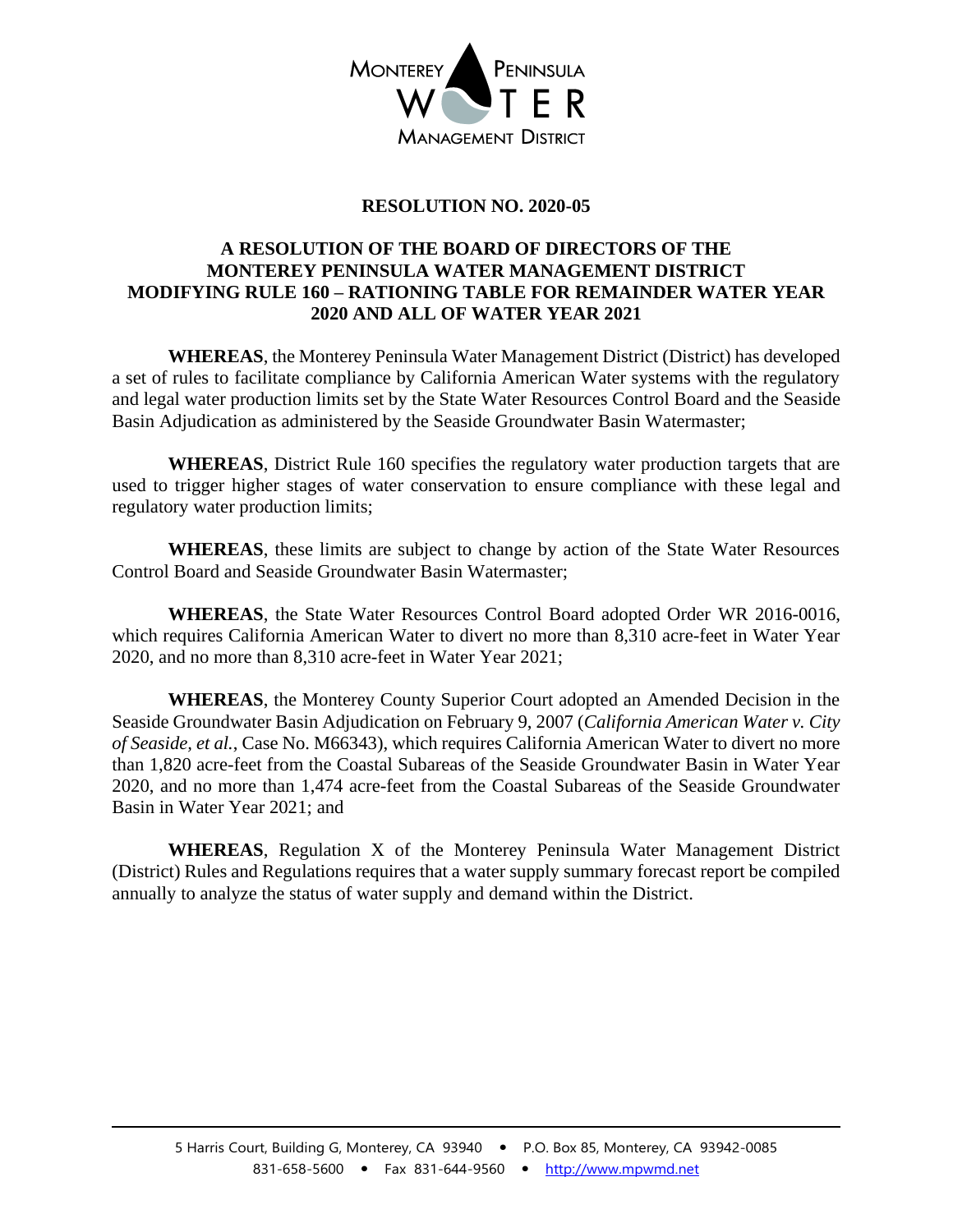## **NOW THEREFORE, BE IT RESOLVED:**

1. Specifically, District staff shall add Table XV-4 (**Attachment 1**) to District Rule 160.

On motion of Director Evans, and second by Director Riley, the foregoing resolution is duly adopted this 18th day of May 2020, by the following votes:

AYES: Directors Evans, Riley, Adams, Byrne, Edwards, Hoffmann and Potter

NAYES: None

ABSENT: None

I, David J. Stoldt, Secretary of the Board of Directors of the MPWMD, hereby certify that the foregoing is a resolution duly adopted on the 18th day of May 2020.

Witness my hand and seal of the Board of Directors, this 29th day of May 2020.

 $\frac{1}{2}$ 

David J. Stoldt, Secretary to the Board

U:\staff\Resolutions\2020\FINALRes2020-05.docx